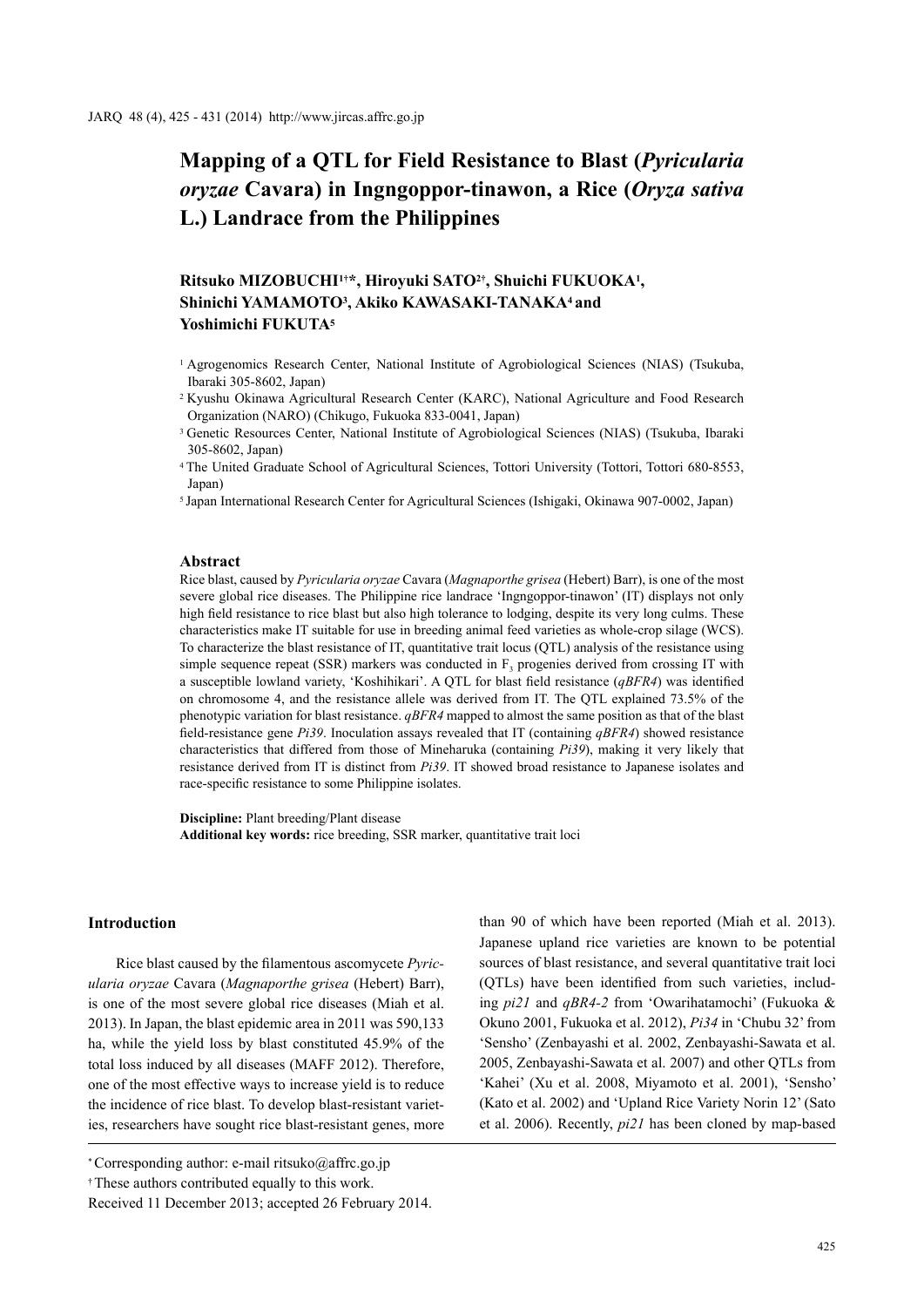cloning (Fukuoka et al. 2009). Many *indica* varieties are also useful donors for blast resistance; for example, *Pb1* (*Panicle blast 1*) from the *indica* rice variety 'Modan' was identified (Hayashi et al. 2010) and has been widely used for breeding in Japan. To provide a tool for the systematic analysis of blast resistance genes, the International Rice Research Institute (IRRI)-Japan Collaborative Research Project has established 31 rice monogenic lines as a set of differential varieties containing 24 major resistance genes (Kobayashi et al. 2007, Telebanco-Yanoria et al. 2008, Tsunematsu et al. 2000). Moreover, Telebanco-Yanoria et al. (2008) selected standard differential blast isolates from the Philippines, and established a differential system for rice blast-resistant study.

Among global rice cultivation areas, the rice terrace of Banaue in the Philippines is famous for over two millennia of cultivation and was registered as a World Heritage Site in 1995. Because rice terraces in tropical regions are generally susceptible to blast disease, we expected that landraces cultivated in Banaue would be highly blast-resistant. We obtained seeds of landraces in Banaue from the International Rice Germplasm Collection (IRGC) of IRRI and performed inoculation assays, whereupon we found that some were resistant. Among them, 'Ingngoppor-tinawon' (IT) showed resistance to many Japanese blast isolates, indicating broadspectrum resistance. Moreover, IT not only displays high resistance to rice blast but also high tolerance to lodging, despite its very long-growing culms in paddy fields. Therefore, IT seems to be suitable breeding material for blast resistance, particularly for animal feed varieties as whole-crop silage (WCS). Despite the usefulness of blast resistance, this type of resistance has not yet been genetically analyzed. The objective of this study was to identify and characterize the genomic regions controlling field resistance to rice blast in IT to use it as a source of resistance for new rice varieties in future breeding programs.

## **Materials and methods**

#### **1. Plant materials**

Ingngoppor-tinawon (IT; IRGC-Acc. 8172) is a lowland landrace originated from the Philippines, while Koshihikari is a lowland variety originated from Japan. Both varieties are classified as *Oryza sativa* L. F<sub>2</sub> plants and  $F_3$  lines were developed from crossing IT (resistant) and Koshihikari (susceptible). One hundred and twenty-four  $F_2$  plants were grown at the Yawara Lowland Experimental Station of the National Agricultural Research Center (NARC). The  $F<sub>2</sub>$ plants were self-pollinated, and  $F<sub>3</sub>$  seeds of each plant were harvested separately. Total DNA was extracted from the leaf blades of each  $F_3$  line (at least eight individuals per line) based on the CTAB method (Murray & Thompson 1980).

## **2. Evaluation of blast field resistance**

Field resistance was assessed in the blast nursery at the Kannondai Upland Experimental Field of the National Institute of Agrobiological Sciences (NIAS) in 2008. The 124  $F_3$ lines, the parents and the susceptible spreader variety Inabawase were planted by drilling on June 3. The block design of the blast nursery followed the conventional method (Asaga 1981) and the mean value of the disease score with three replications was used for analysis. Fifty seeds were sown in single-row plots  $(30\times2\times1$  cm) with 10-cm spacing between rows. Nitrogen was applied at 140 kg ha–1 as a basal fertilizer and top-dressed at 100 kg ha–1 on July 18 and 25. Artificial inoculation with the blast isolate AI 79-142 (race 037.3), which has virulence to *Pish*, *Pii*, *Pia*, *Pik*, *Pik-m*, *Pik-p* and *Pib*, was conducted on July 14. Culture of the mycelia and inoculation by spraying with conidial suspension  $(2\times10^5)$ conidia ml–1) were conducted following the *Rice Breeding Manual* (Tamura et al. 1995). The beds were wrapped with a 0.05-mm-thick polyethylene film (Silver polyto®, TOKAN KOSAN CO., LTD, Tokyo, Japan) for 14 h after inoculation. The level of disease in each plot was visually scored on August 13, using a 0-10 scale (Asaga 1981), in which 0 indicated no infection and 10 indicated dead plants.

#### **3. Inoculation assay**

We performed additional inoculation assays of IT, Mineharuka and Koshihikari using Japanese and Philippine blast isolates. Eleven blast isolates, which were categorized into different races as 001.2, 017.1, 003.0, 005.0, 007.0, 037.3, 077.1, 303.0, 337.3, 477.1 and 777.3, respectively, from Japan, were kindly provided by Dr. N. Hayashi of NIAS. Seedlings were grown in a greenhouse in 15×5×10 cm trays filled with sterilized soil (Bonsol No. 2, Sumitomo Kagaku Kougyo, Osaka, Japan) until the 5th-leaf stage. Fifteen seeds per cultivar were sown in a row in each tray. At the 5th-leaf stage, seedlings were sprayed with 30 ml of a spore suspension adjusted to  $10<sup>5</sup>$  spores ml<sup>-1</sup>. Seven days after inoculation, the lesions on the 5th and 4th leaves were counted (Yaegashi 1995) and an inoculation assay using Japanese isolates was conducted at NIAS. Four isolates (CA41, C923-49, M64-1-3-9-1 and V850256) collected from the Philippines (Telebanco-Yanoria et al. 2008) were used for an inoculation assay performed in an isolated greenhouse at the Japan International Research Center for Agricultural Sciences (JIRCAS). The method for the Philippine isolates resembled that described for the Japanese isolates. To compare the resistance of IT and Mineharuka with that of Koshihikari, we used Dunnett's test provided by JMP version 9.0 software (SAS Institute, Cary, NC, USA).

#### **4. QTL analysis**

A total of 94 polymorphic rice simple sequence repeat (SSR) markers from previous studies (IRGSP 2005, Akagi et al. 1996a, McCouch et al. 2002, Akagi et al. 1996b) were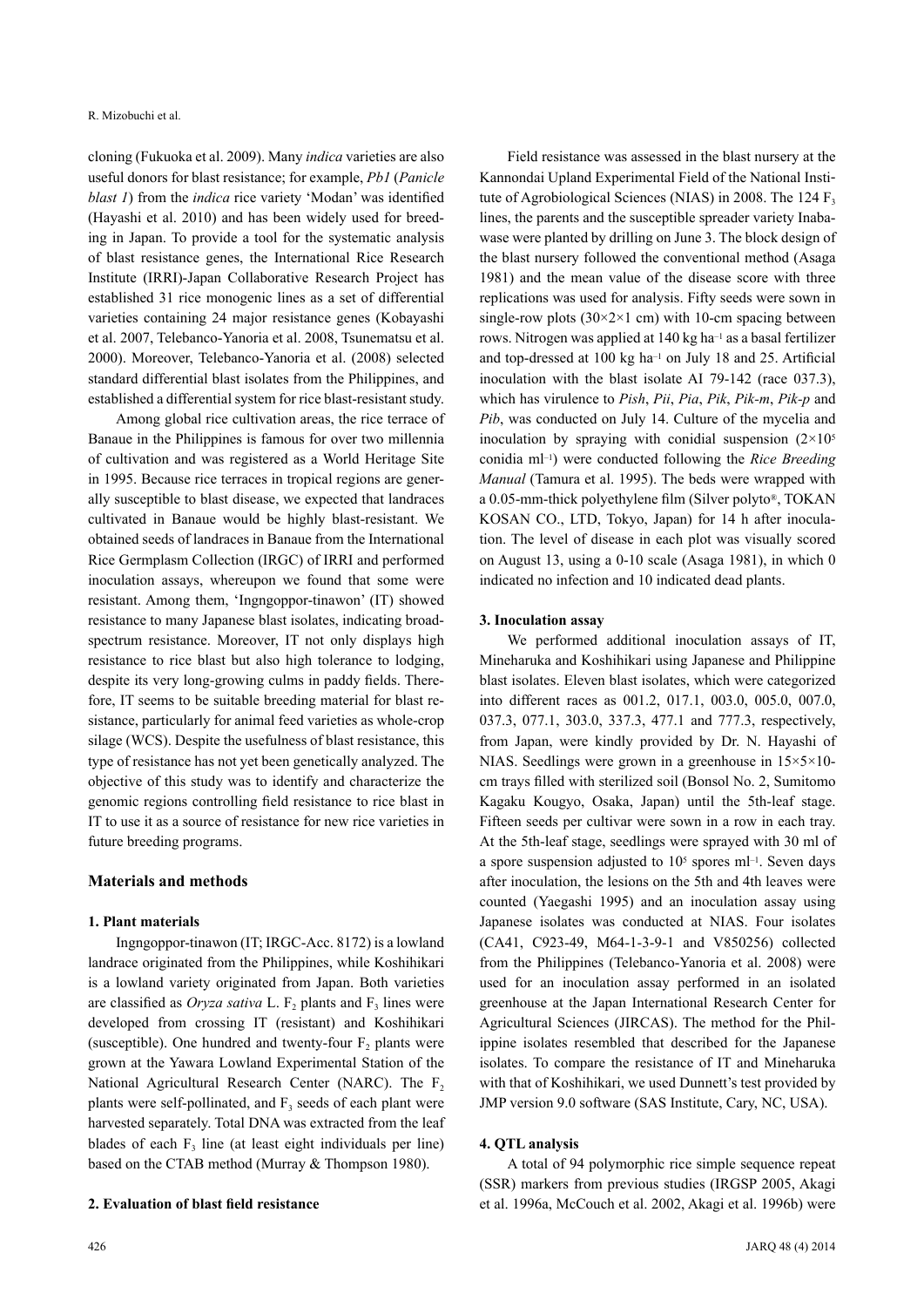QTL for Blast Resistance in a Rice Landrace, Ingngoppor-tinawon



#### **Fig. 1. Frequency distribution of disease scores in F3 lines derived from crossing Ingngoppor-tinawon (IT) and Koshihikari**

The blast resistance was evaluated by inoculating with AI 79-142 (race 037.3), which has virulence to *Pish*, *Pii*, *Pia*, *Pik*, *Pik-m*, *Pik-p* and *Pib*, in a blast nursery. Genotypes were characterized using the SSR marker RM3843, which emerged to be linked to *qBFR4*. The *x*-axis labels indicate the maximum disease score in each bin. Genotypes of RM3843 are represented as *white bars* (homozygous for IT allele), *gray bars*  (heterozygous) and *black bars* (homozygous for Koshihikari allele). *Arrowheads* indicate the mean values for IT and Koshihikari; *horizontal lines* across the arrowheads indicate the standard deviations.



**Fig. 2. Linkage map and position of blast resistance QTL**

The numbers on the left-hand side of each chromosome indicate the map distances between markers, obtained using the Kosambi function. Marker names are shown on the right-hand side of each chromosome. The *white arrowhead* and *black box* on chromosome 4 (Chr. 4) represent the LOD peak of the putative QTL and its 1.5-LOD support interval, respectively.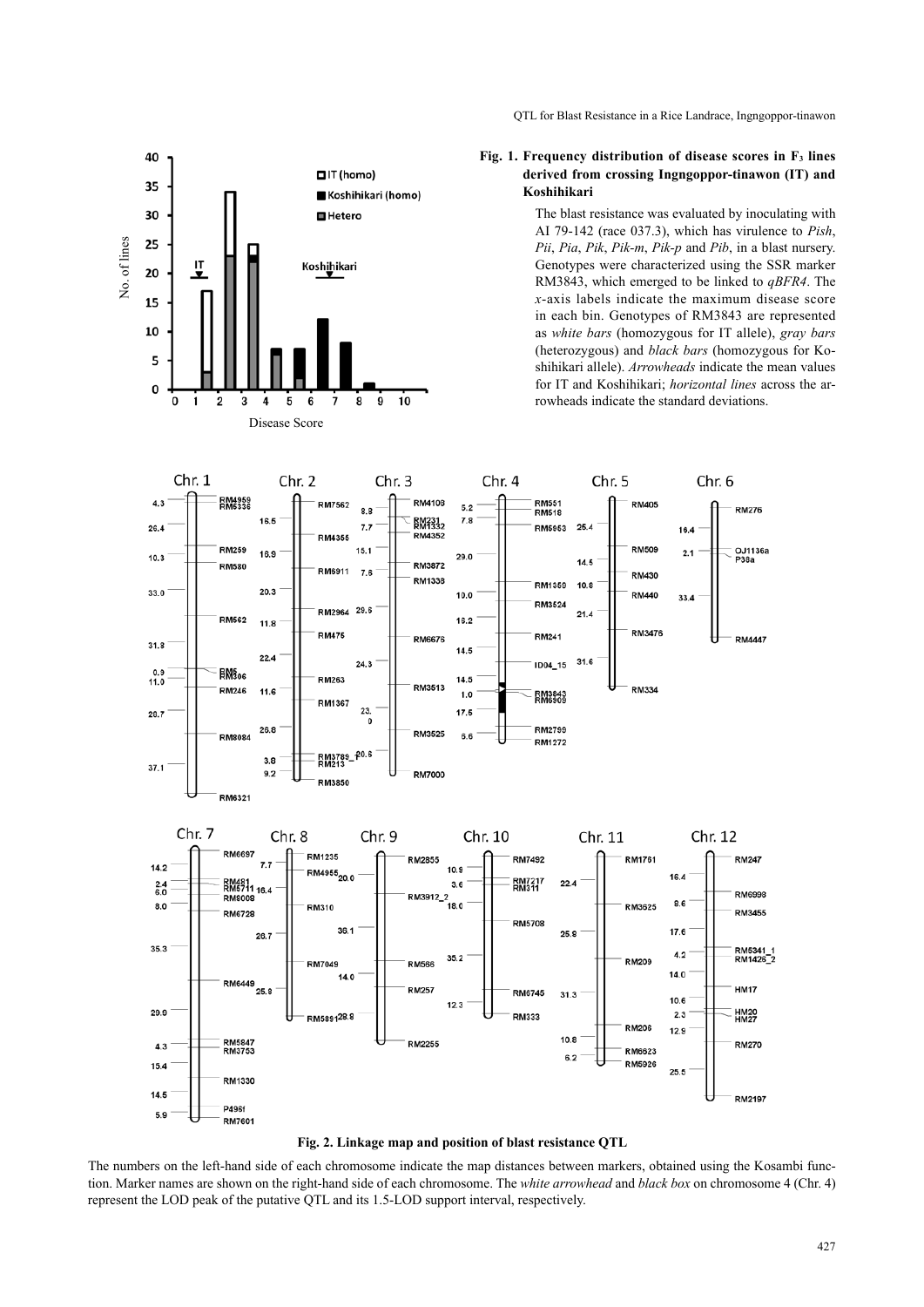used to construct a linkage map. SSR analysis was also performed (Kono et al. 2000) with the following modification: the amplified product was separated in a 3% agarose gel (Type1-A, Low EEO, Sigma-Aldrich Co., St. Louis, Missouri, USA) at 150 V for 120 min. Linkage groups and the order of markers were determined using MAPMAKER/ EXP ver. 3.0 (Lander et al. 1987). Map units (in cM) were calculated using the Kosambi function. Composite interval mapping (CIM) was performed using QTL Cartographer 2.5 (Wang et al. 2005). The threshold for CIM was based on the results of 1000 permutation tests at the 5% level of significance (Churchill & Doerge 1994) and a LOD threshold of 2.5 was employed to identify QTLs. A putative QTL was assumed to be located in the vicinity of the peak of the LOD score, and the additive effects and phenotypic variance explained by each QTL  $(R^2)$  were estimated at the peak of the LOD score. 1.5-LOD support interval was employed (Dupuis & Siegmund 1999) and a Microsoft Excel macro (Liu & Meng 2003) was used to draw genetic linkage maps based on the linkage data obtained.

#### **Results**

#### **1. Variation of blast resistance in F<sub>3</sub> lines**

Evaluation of blast resistance was conducted in a blast nursery by inoculation with AI 79-142 (race 037.3), which has virulence to *Pish*, *Pii*, *Pia*, *Pik*, *Pik-m*, *Pik-p* and *Pib*. A significant difference in blast resistance emerged between IT and Koshihikari (Fig. 1). The average disease scores were 1.2 in IT and 6.7 in Koshihikari, while the disease scores of

the 124  $F_3$  lines ranged from 1.2 to 8.3 and showed bimodal distribution. This distribution indicated that the resistance found in IT is controlled by a single major resistance gene.

#### **2. Linkage map construction and QTL analysis**

We found 94 markers showing polymorphism between IT and Koshihikari, and constructed a linkage map based on 124  $F_2$  individuals derived from crossing IT and Koshihikari (Fig. 2 and Table 1). The markers were grouped into 12 linkage groups corresponding to the 12 chromosomes of rice. The total map distance was 1337.4 cM, corresponding to 86.9% of a previously published rice genetic map constructed using SSR markers (McCouch et al. 2002).

Only one QTL for blast field resistance (*qBFR4*) was identified on chromosome 4 near RM3843, based on an LOD threshold of 2.5 (Fig. 2 and Table 2). Allelic variation at *qBFR4* explained 73.5% of the total phenotypic variation, while the IT allele decreased the disease score by 2.3 points on a 10-point scale (Table 2). Based on the genotype at RM3843, we classified each line as homozygous for either the IT allele or Koshihikari allele or heterozygous (Fig. 1). Lines homozygous for the IT allele at RM3843 had disease scores from 1.2 to 3.7. Conversely, the disease score in lines homozygous or heterozygous for the Koshihikari allele ranged from 3.5 to 8.3 and from 1.7 to 5.2, respectively. Thus, plants in the class homozygous for the IT allele tended to show lower disease value scores than those in the class homozygous for the Koshihikari allele. These results clearly demonstrate the existence of a QTL for blast resistance on chromosome 4 near RM3843 (Fig. 2).

| Primer <sup>2</sup> | Chromosome <sup>3)</sup> | Forward $(5'-3')$            | Reverse $(5'-3')$           |  |
|---------------------|--------------------------|------------------------------|-----------------------------|--|
| $ID04$ 15           | 4                        | ATAGGCGAATGGTTGACAAGA        | CGCTTGGAGAAGGTGACCTG        |  |
| OJ1136a             | O                        | AGAGGTGGCAGCTTATTTTA         | <b>TGGAAAAAACAAAATCAAAC</b> |  |
| P38a                | 6                        | AGGGTAAGACGTTTAACTTGTA       | <b>CGACAGGCCTTTAGTTAT</b>   |  |
| P496f               |                          | CTGGCGATAGAGATATTGAA         | <b>TCCGATAACTACAAGCAAAC</b> |  |
| HM17                | 12                       | <b>CGACATATTAAATTGACCCAT</b> | <b>CGCCGACCTCACAACT</b>     |  |
| HM20                | 12                       | AAAATAAGAGTAATCCACCAT        | CAGCAACCAACAAACTAC          |  |
| HM27                | 12                       | ATGGCATCTGCTCAACTAAAC        | GTGGGTTCGGTGGTAAAT          |  |

Table 1. Sequences of primers (except RM primers<sup>1)</sup>) used in this study

<sup>1)</sup> RM primers were as in previous studies (IRGSP 2005; McCouch et al., 2002).

<sup>2)</sup> Markers are based on the length polymorphism of PCR products.

3) Map locations of the marker loci are indicated in Fig. 2.

| Table 2. A putative QTL for blast field resistance in Ingngoppor-tinawon (IT) |  |  |
|-------------------------------------------------------------------------------|--|--|
|                                                                               |  |  |

| $\alpha$ mr<br>. .          | nosome<br>,, | nterva<br>l r o v<br>-Mar   | score | $\sim$<br>$\sim$ + + $\sim$ $\sim$ + $\sim$<br>.<br>w | $D^2(0)$<br>70 |  |
|-----------------------------|--------------|-----------------------------|-------|-------------------------------------------------------|----------------|--|
| $n \mathbf{r}$<br>aВı<br>۰ĸ |              | $T^{\alpha}$<br>A A 4<br>-- | ┱∠    | <u>.</u><br>$\sim$ $-$                                | $\sim$<br>.    |  |

<sup>1)</sup> The nearest marker to the QTL is underlined.

<sup>2)</sup> The additive effect of the IT allele based on the disease score.

<sup>3)</sup> The phenotypic variance explained by the QTL.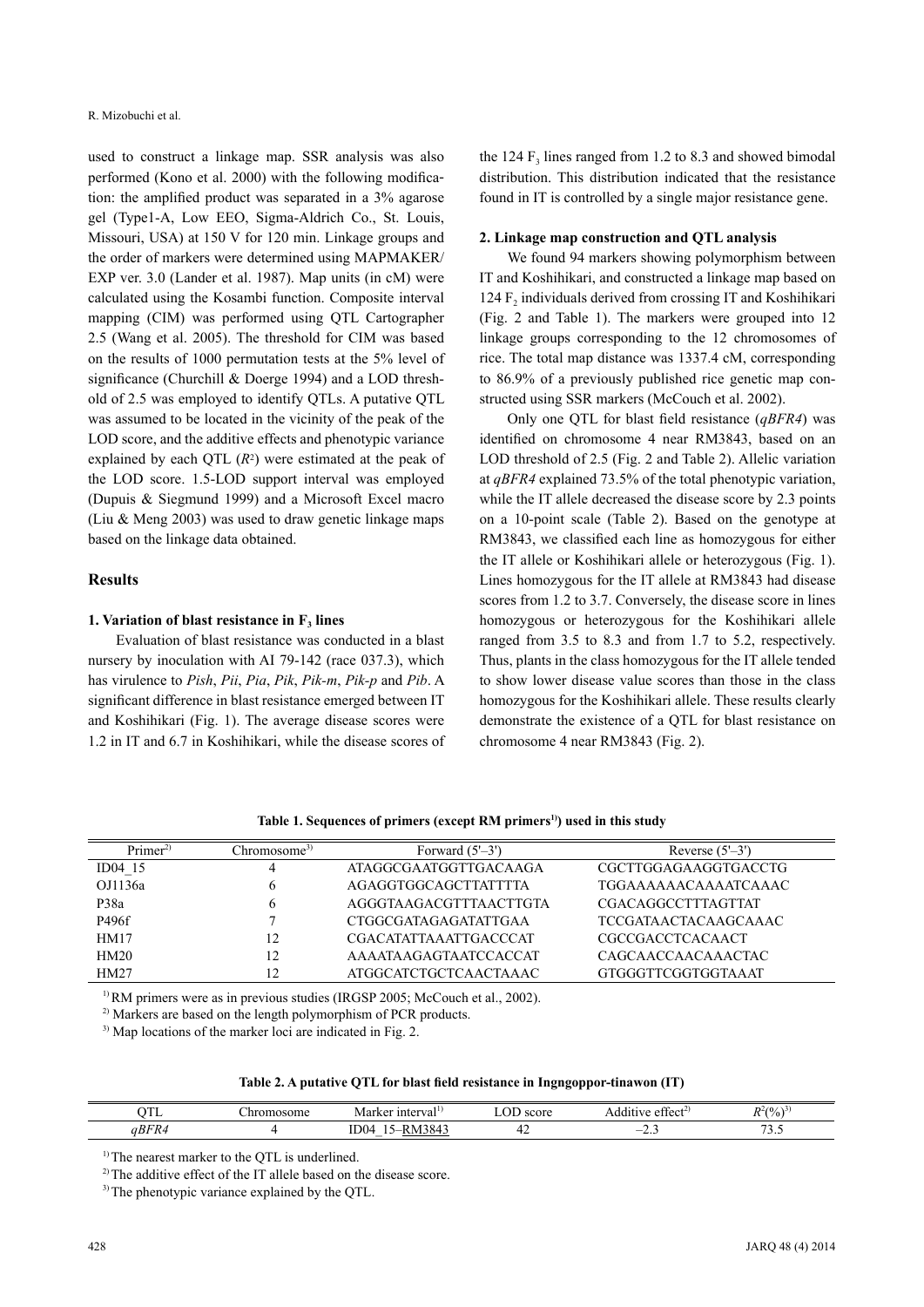

**Fig. 3. Inoculation test of blast fungus races in Koshihikari, Ingngoppor-tinawon (IT) and Mineharuka**

*Bars* indicate means, and *error bars* indicate SD. Races in the *dotted box* originated from Japan and races in the *solid box* are from the Philippines. Asterisks (\*) indicate significant differences from Koshihikari at the 5% level by Dunnett's test.

#### **3. Inoculation assay with additional blast isolates**

The position of *qBFR4* was almost the same as that of the blast field-resistance gene *Pi39*, detected in the rice variety 'Mineharuka' (Terashima et al. 2008). To evaluate the usefulness of resistance derived from IT, we conducted an inoculation assay with many blast isolates and compared the reaction patterns of IT (*qBFR4*) with those of Mineharuka (*Pi39* and *Pii*) (Terashima et al. 2008) and Koshihikari (*Pish*) (Imbe & Matsumoto 1985, Fukuta et al. 2004). Both IT and Mineharuka were significantly more resistant to all the Japanese races than the susceptible variety Koshihikari, and IT showed no race-specific resistance against the examined Japanese races (Fig. 3). In general, resistance controlled by QTLs is considered durable, i.e. without race specificity or gene-for-gene interaction (Ezuka 1972, Parlevliet 1979). However, the field resistance controlled by *Pi34* reported varied with the pathogenic isolate tested (Koizumi & Fujii 1995, Zenbayashi-Sawata et al. 2005), and several Philippine races were found to be virulent to several resistance genes that were not thought to have race specificity (Fukuta, unpublished data). Therefore, we conducted an inoculation assay with four Philippine isolates (CA41, M64-1-3-9-1, V850256 and C923-49) that were virulent to *Pii* (Telebanco-Yanoria et al. 2008) and some partial-resistance genes (unpublished data). Koshihikari showed resistance to CA41; this resistance is probably conferred by *Pish*, which is present in Koshihikari and confers resistance against many Philippine races. Although Mineharuka was resistant to both M64-1- 3-9-1 and V850256, IT was susceptible to these races. As for C923-49, both Mineharuka and IT were infected, but IT had a significantly larger lesion area than Mineharuka. From these results, IT (containing *qBFR4*) showed different reac-

tion patterns from those of Mineharuka (containing *Pi39*). Thus, there is the possibility that resistance derived from IT is distinct from *Pi39*.

#### **Discussion**

It is necessary to discover and characterize novel genes for blast resistance to breed resistant varieties for sustainable rice production. We found a QTL, *qBFR4*, which plays a major role in expressing blast resistance in IT. Because IT showed broad resistance to Japanese races, IT has the potential to be a useful blast resistance donor in breeding programs. IT displays not only resistance to rice blast but also high tolerance to lodging, despite having very long culms. Therefore, IT was crossed with several WCS varieties and breeding is underway. However, it is necessary to characterize *qBFR4* in greater detail, because IT showed race-specific resistance when tested with several Philippine isolates. Because we selected four Philippine isolates that were virulent to some partial-resistance genes in the previous study (unpublished data), it is unknown whether other Philippine isolates are also virulent to IT. IT has been widely cultivated in the Philippines, so it is possible that some Philippine blast isolates have lost the avirulence gene associated with resistance of IT. Recently, *Pi34*, which was known to be resistant to most of Japanese races, was reportedly susceptible to an isolate originated from an upland rice variety (Zenbayashi-Sawata et al. 2005). Because *Pi34* was identified from an upland rice variety, 'Sensho', *AVR-Pi34*- isolates of *Magnaporthe grisea*  may be present in fields in which the upland rice variety with *Pi34* is grown (Zenbayashi-Sawata et al. 2005). Therefore, there is some possibility that the resistance of IT will break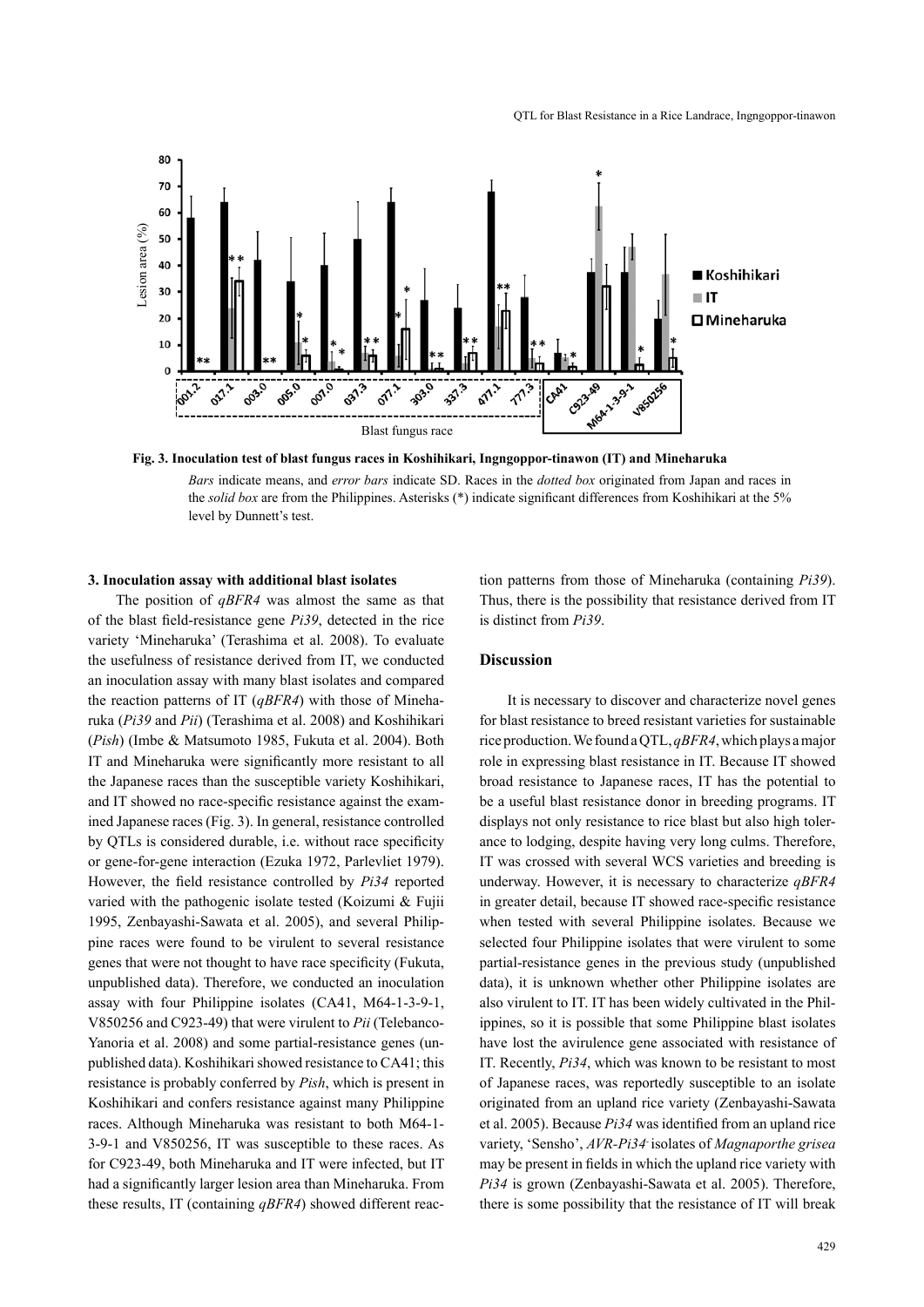down if varieties with *qBFR4* are widely cultivated in Japan. However, unlike insects such as rice brown planthoppers, transfer of blast isolates from foreign countries is quite rare. In this experiment, inoculation tests by Philippines isolates were performed in an isolated greenhouse at JIRCAS to prevent disease from spreading in fields. In conclusion, we think that resistance derived from IT is useful for breeding in Japan by monitoring isolates in cultivating area of varieties with *qBFR4*.

The inoculation assay revealed that IT (*qBFR4*) showed different reaction patterns from those of Mineharuka (*Pi39*). When we began this experiment, the dominant gene *Pi39* was the most effective and well-characterized of the resistance QTLs located near *qBFR4* (Xu et al. 2008, Terashima et al. 2008, Fukuoka & Okuno 2001, Miyamoto et al. 2001, Kato et al. 2002). Recently, a QTL derived from a wild relative (*Oryza rufipogon*) was also detected in a similar position (Hirabayashi et al. 2010). Analysis of *qBR4-2* (Fukuoka et al. 2012), a QTL found in Owarihatamochi and located at the similar position of *qBFR4*, revealed that *qBR4-2* comprises three loci, designated *qBR4-2a*, *qBR4-2b* and *qBR4-2c*. The predicted protein products of both *qBR4-2a* and *qBR4-2b*  resembled previously reported disease resistance proteins containing a nucleotide-binding site (NBS) and leucine-rich repeats (LRRs) (McHale et al. 2006). Two adjacent NBS-LRR class genes were also reportedly required to confer *Pik-m*-specific resistance (Ashikawa et al. 2008). Therefore, these results suggest that allelic variation in one or more NBS-LRR genes is responsible for differences in blast resistance in rice (Fukuoka et al. 2012). It is unknown whether *qBFR4* is allelic to one of the three loci in *qBR4-2*; to determine this, it will be necessary to conduct inoculation assays of *qBFR4* and *qBR4-2* in matching genetic backgrounds.

The genes for blast resistance have been extensively studied and classified as two types of resistance, complete resistance and field resistance (Parlevliet 1979, Ezuka 1972). Field resistance was known to be non-race specific and partial (incomplete) resistance previously (Parlevliet 1979, Ezuka 1972). However, some exceptions such as resistance derived from IT and *Pi34* have been found to show race-specificity, despite partial (incomplete) resistance (Zenbayashi-Sawata et al. 2005, Zenbayashi-Sawata et al. 2007). Conversely, several complete resistance genes such as *Pik-m*, *Pia* and *Pit* were known as NBS-LRR genes (Ashikawa et al. 2008, Okuyama et al. 2011, Hayashi & Yoshida 2009, Hayashi, Yasuda et al. 2010). However, some genes detected as field resistance such as *Pb1*, *qBR4-2a* and *qBR4-2b* have been recently reported as NBS-LRR genes (Hayashi, Inoue et al. 2010, Fukuoka et al. 2012). Therefore, it does not matter when distinguishing complete resistance from field resistance. For the systematic analysis of blast resistance genes, the IRRI-Japan Collaborative Research Project established rice monogenic lines as a differential variety set containing

major resistance genes and the standard differential blast isolates from Japan and the Philippines (Kobayashi et al. 2007, Telebanco-Yanoria et al. 2008, Tsunematsu et al. 2000). In future, it will be necessary to make a monogenic line from IT and compare its response to the standard isolates with those of other monogenic lines.

There are two possible strategies for using resistance of IT as a source of blast-resistant rice. One is gene pyramiding, i.e. producing varieties containing multiple resistance genes; the other is producing multiple lines, each with a single resistance gene. In Japan, multiple lines for blast resistance were bred, and some resistance genes such as *Pia*, *Pii*, *Pita2*, *Piz*, *Pik*, *Pik-m*, *Piz-t* and *Pib* were used (Ishizaki et al. 2005). However, continuous use of the same limited set of genes increases the likelihood of resistance breakdown. Based on simulation modeling, Ashizawa reported that at least an eight-line mixture was needed to effectively control blast (Ashizawa 2007); hence the importance of increasing the number of available resistance genes. A backcrossing program is therefore underway to introduce *qBFR4* into Koshihikari of the susceptible background and develop the isogenic line for *qBFR4*. A line containing *qBFR4* in the Koshihikari genetic background would complement Koshihikari lines containing other resistance genes.

#### **Acknowledgements**

We thank Dr. N. Hayashi (NIAS) for providing the blast isolates which originated from Japan. We also thank Drs. T. Imbe (NARO), I. Ando (NARO) and M. Yano (NARO) for their valuable discussion and the staff of the technical support section of the NIAS for their field management and experimental support. This research was supported by grants from the Ministry of Agriculture, Forestry and Fisheries of Japan (QTL2002 and LCT13).

#### **References**

- Akagi, H. et al. (1996a) Microsatellite DNA markers for rice chromosomes. *Theor. Appl. Genet.*, **93**, 1071-1077.
- Akagi, H. et al. (1996b) Microsatellite DNA markers for rice chromosomes. *Theor. Appl. Genet.*, **93**, 1071-1077.
- Asaga, K. (1981) A procedure for evaluating field-resistance to blast in rice varieties. *Journal of the Central Agricultural Experiment Station*, 51-138.
- Ashikawa, I. et al. (2008) Two Adjacent Nucleotide-Binding Site-Leucine-Rich Repeat Class Genes Are Required to Confer Pikm-Specific Rice Blast Resistance. *Genetics*, **180**, 2267-2276.
- Ashizawa, T. (2007) Studies on mechanisms of suppression of rice blast disease in multilines and their analyses. *Bull. Natl. Agric. Res. Cent. Tohoku Reg.*, **108**, 1-46.
- Churchill, G. A. & Doerge, R. W. (1994) Empirical Threshold Values for Quantitative Trait Mapping. *Genetics*, **138**, 963- 971.